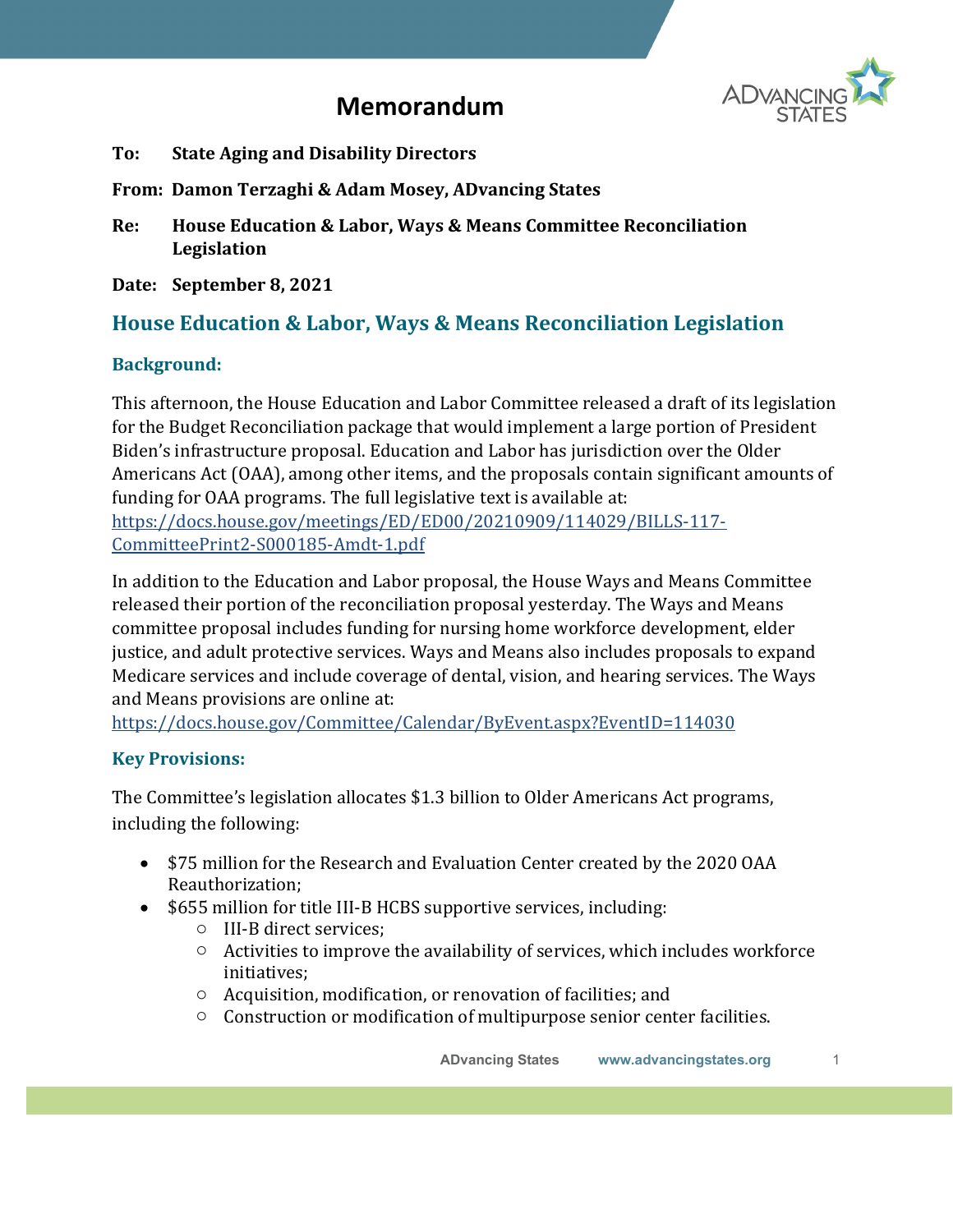

- \$140 million for Title III-C nutrition services, which includes funding for technology, kitchen equipment and delivery vehicles. The nutrition funding is consolidated and there are no specific allocations for congregate vs. home-delivered meals.
- \$150 million for Title III-E caregiver supports;
- \$50 million for Title VI Native American services;
- \$50 million for the long-term care ombudsman program (LTCO);
- \$59 million for technical assistance centers or national resource centers supported under the OAA, including all centers that were funded through Title IV in 2021;
- \$15 million specifically for the technical assistance/national resource centers that provide services to older adults who are underserved due to sexual orientation or gender identity;
- \$1 million to support expanding reach of aging services that address social isolation;
- \$5 million for multigenerational centers created by section 417 of the OAA; and
- \$100 million for SCSEP.

Importantly, this legislative proposal also includes a waiver of the state and local match that is typically required for OAA services. The waiver of match would apply to both the new funding in this bill as well as retroactively to the funding provided by the American Rescue Plan Act (ARPA). As you may recall, the matching requirements were not waived for ARPA funds and this has created challenges for states to expedite funding to the field.

The Education and Labor proposal also includes \$1.4 billion, which would be available until 2031, for workforce grants administered by the Administration for Community Living. Grants would be available to States, nonprofits, Area Agencies on Aging, labor organizations, and other entities. The grants would be for three-year increments, with the option to renew, that can be used to provide competitive wages, benefits, and other supportive services, including transportation, child care, dependent care, workplace accommodations, and workplace health and safety protections, to direct care workers. Grants could also be used for recruitment and retention strategies, workforce training and education initiatives, and career ladder programs.

In addition to the Education and Labor proposal, the House Ways and Means Committee legislation would provide:

- \$400 million for nursing home worker grants, with \$392 million provided to states and \$8 million provided to Native American Tribal Organizations:
	- $\circ$  State and Tribal entities may use the funding to provide grants to other organizations;
	- o The funding must be used for:
		- Wage subsidies;
		- Student loan repayment or tuition assistance;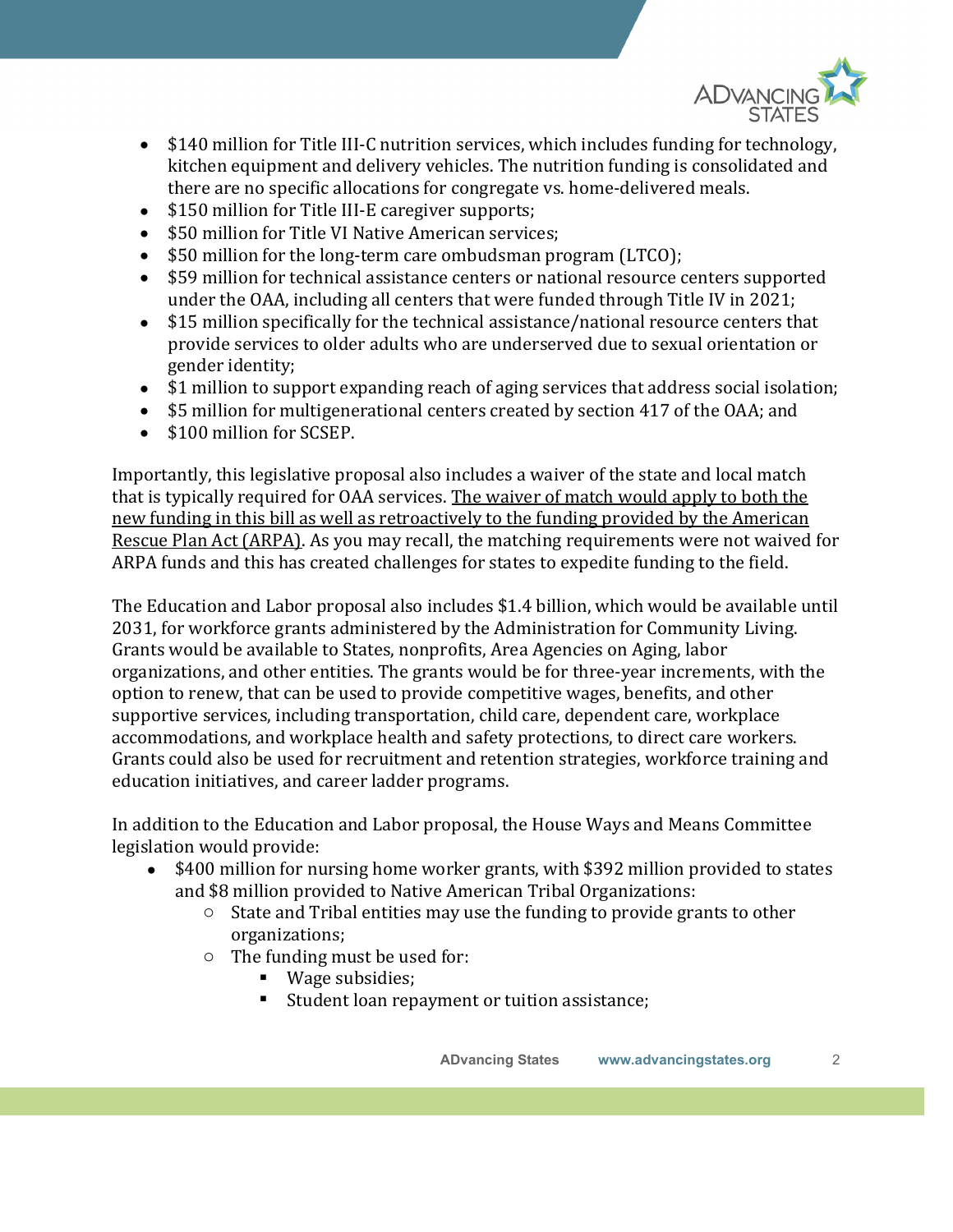

- Assistance with finding and paying for child care; and
- **Transportation assistance.**
- o States that operate the grants can also elect to use the funding for:
	- An emergency reserve fund;
	- Assistance with programs and activities, such as legal assistance, necessary to address arrest or conviction records that are an employment barrier; and
	- Assist employers that provide at least 2 weeks of annual paid leave.
- $\circ$  States may also reserve 10% of the funding for grant administration, to increase the supply or workers, and to provide technical assistance to subgrantees.
- Significant funding for Adult Protective Services (APS):
	- \$8 million annually for fiscal years 2023, 2024 and 2025 for the U.S. Department of Health and Human Services (HHS) to issue grants to states, collect data, perform research, and provide technical assistance;
	- o \$392 million annually for FYs 2023-2025 for formula grants to state APS programs;
	- o \$8 million annually for FYs 2023-2025 for grants to Native American APS programs;
	- o \$75 million annually for FYs 2023-2025 demonstration programs to detect and prevent elder abuse;
- \$22.5 million in FY2023 and \$30 million in each of FY2024 & FY2025 for grants to expand and improve state LTCO programs;
- \$30 million annually in FYs 2023-2025 for LTCO training programs;<br>• \$125 million annually in FYs 2022-2025 for development of elder ju:
- \$125 million annually in FYs 2022-2025 for development of elder justice-focused medical legal partnerships or the development/expansion of legal assistance hotlines; and
- \$62.5 million annually in FYs 2022-2025 for grants to address social isolation and loneliness.

### **Next Steps:**

Both the Education and Labor as well as the Ways and Means Committees intend to begin consideration of these pieces of legislation tomorrow, September 9th. Leadership in the U.S. House of Representatives has established a September 15th deadline for each committee to finalize their respective portions of the reconciliation legislation. The full House hopes to pass the final bill by the end of the month, though this timeline is ambitious and may be postponed.